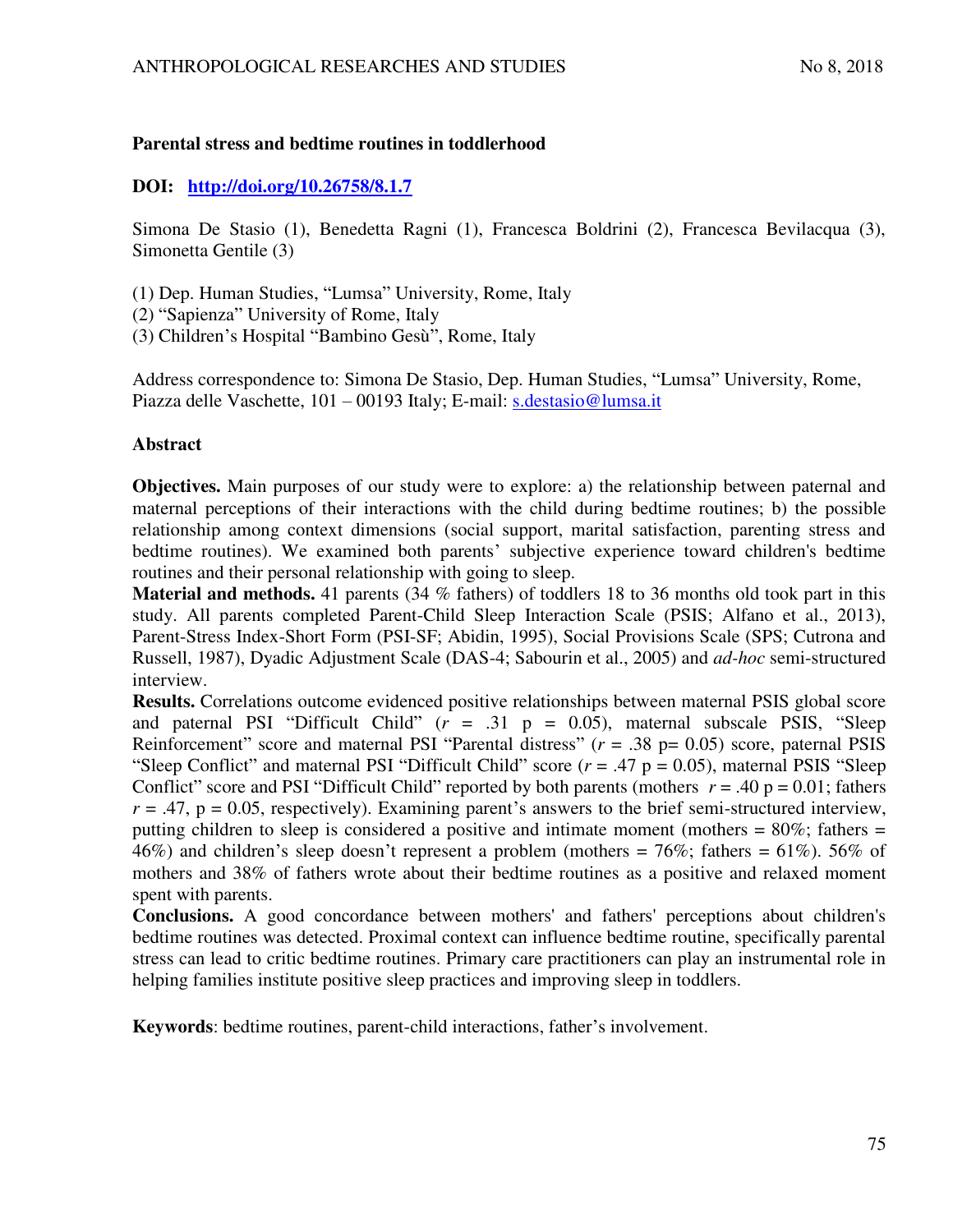#### **Introduction**

The evolution of adequate sleep-wake regulation patterns is a complex developmental process, challenging parents during the first years of children's life. Sleep disturbances such as bedtime resistance, prolonged night awakenings or nighttime fears are frequently brought to the attention of pediatricians or other child-care professionals (Mindell et al., 2009). Nevertheless, the origin of sleep disturbances in infancy is still unclear; early in life, the comprehension of factors contributing to the disruption of sleep patterns has implications for both research and clinical practice (Alfano et al., 2013). Variability of sleep-wake patterns is conditioned by the interaction of numerous elements (Galland et al., 2012) such as child's temperamental patterns, cultural, social, and familial factors. Parental routine practices and their expectations about bedtime strongly influence sleep, establishing with it a bidirectional link (Sadeh et al., 2010; Galland et al., 2012).

To date, research highlights connections between these variables, analyzing the patterns of children's sleep in the familiar context; the parent-child relationship is described as one of the main determinants of children's quality of sleep. Thus, children's sleep disturbances acquire social correlations, such as other behavioral problems (Dahl and El-Sheikh, 2007; El-Sheikh, 2011).

Large theoretical framework suggests that onset and maintenance of adequate periods of sleep require an environment free of threat, with a decrease of attentiveness and responsiveness (Dahl, 1996); according to the emotional security model (Cummings and Davies, 1996), the feelings of safety and emotional security, conditioning the quality of infant sleep, stems from stable family relationships. Children react with emotional distress to familiar disturbances and parental personal difficulties, suggesting that parents may induce feelings of stress and anxiety, unfavorable to a good quality of sleep (El-Sheikh et al., 2007; Dahl, 1996). As reported by Alfano et al. (2013), an important feature of sleep-wake patterns, is the establishment and maintenance of regular sleep routines; Mindell (2009) defines "bedtime routine" a daily familiar attitude according to which parents, before turning off the lights, engage their children in similar activities, in the same order; the author suggests their advantage in promoting a good quality of infant sleep. Parent-child interaction shows a regulatory effect on child sleep patterns, acting as an external moderator of biological rhythms, as well as infantile self-regulation (Erath and Tu, 2011).

Recent literature underlines that positive children adjustment to the environment, as well as the amount and quality of infant sleep, are related to parental features such as emotional availability, warmth, and sensitivity. By contrast, negative parent-child relationships produce a condition of arousal and vigilance creating psychological discomfort and disrupted children's sleep. In particular, negative parent-child interactions at bedtime may induce feelings of guilt, threat, anger and sadness that may result in serious obstacles to adequate infant sleep (*ibidem*). Prior research evidenced that proximal context and parental psychosocial functioning are strictly related to child's sleeping patterns.

To date, maternal psychopathology received great attention (anxiety and depression) (Keller, Buckhalt, and El-Sheikh, 2008): the authors reported that children's sleep difficulties are related to psychological distress in mothers (Martin et al, 2007) and they are connected with an increase of marital conflict (Kelly and El-Sheikh, 2011) and of parenting stress (Morrell and Cortina-Borja, 2002).

High levels of stress are negatively related to parents' warmth and reciprocity (Haskett et al., 2006); these factors are essential for a good quality of child's sleep and they are related to the parental perception of their own children's sleep. Mothers and fathers, who describe their child's sleep as more problematic, refer higher levels of stress (Sinai and Tikotzky, 2012). It is not well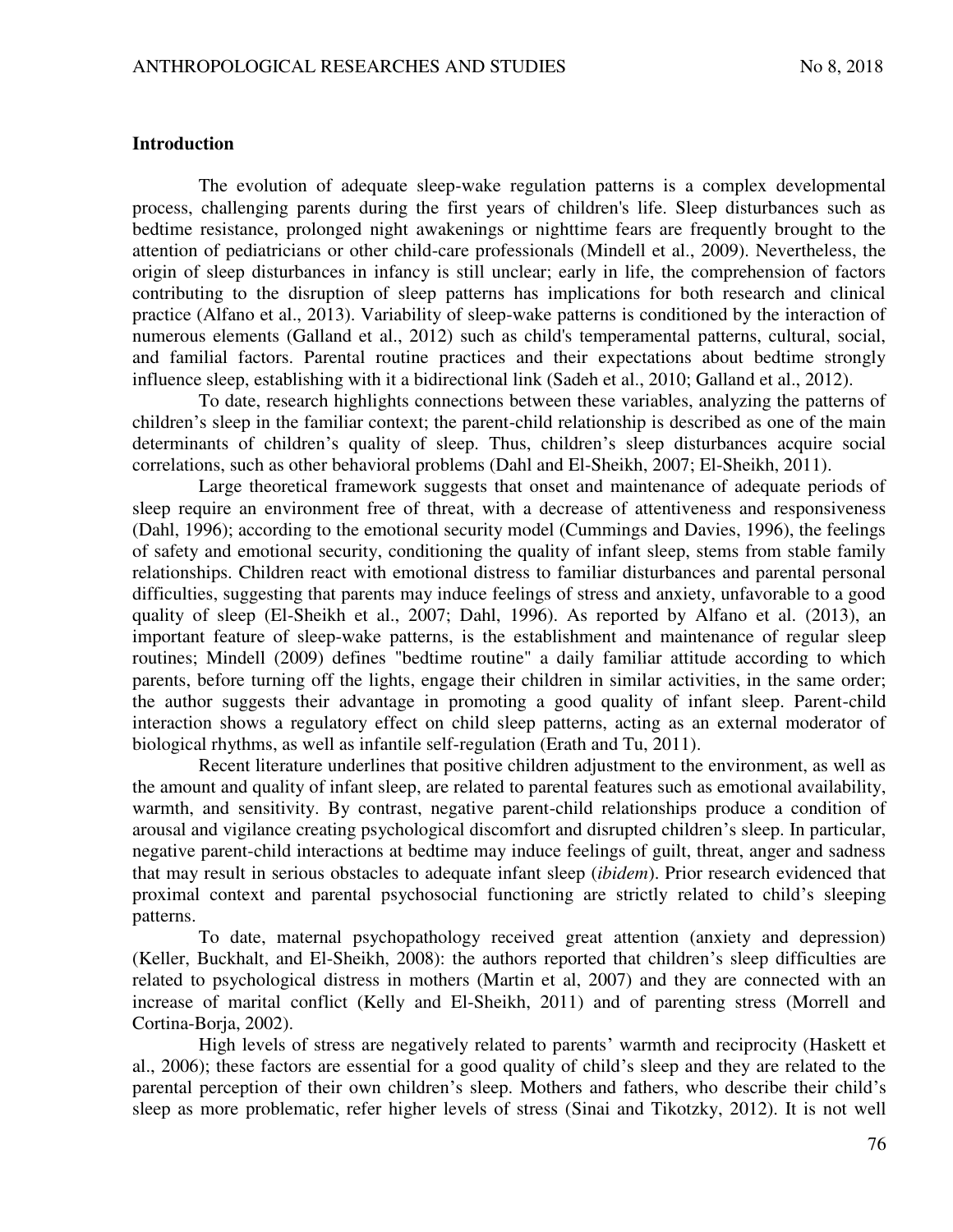established if these associations are parent or child-driven; probably these effects are bidirectional. Sleep can alter child's attitude to regulate emotions and behaviors (Erath and Kelly, 2011).

This observation is especially true when marital satisfaction is taken into account. Marital conflict can produce physiological arousal, vigilance, and insecurity interfering with child's sleep. Child's emotional stability develops from supportive relationships; therefore, a hostile and aggressive familiar environment may induce psychological distress, interfering with child's feeling of security and sleeping attitude (El‐Sheikh, Hinnant and Erath, 2015).

Recognizing the influence of proximal context, we suppose that also the parental perception of social support could impact on child's sleep. Global perception of social support is related to mental and physical health and promotes adaptation to a variety of life stressors (Cutrona and Russell, 1987). According to Bernier and colleagues (2013) maternal perceived social support predicts child sleep consolidation at 2 years, as well as changes in sleep between 18 months and 2 years of age; higher paternal and maternal perceived social support is related to higher sleep consolidation and great enhancement in sleep consolidation for children living in lower socioeconomic conditions.

Maternal role on child sleep has been deeply evaluated in literature; contrariwise, paternal involvement has been scarcely investigated. Features of fathers' and father-child relationship show a connection with developmental outcomes throughout childhood (Barker, Iles and Ramchandani, 2017). Several authors underlined that a few paternal-specific aspects may influence children's sleep patterns (Tikotzky, Sadeh and Glickman-Gravieli, 2010; Sadeh, Tikotzky and Scher, 2010; Palmstierna, Sepa and Ludvigsson, 2008). For example, Titotzky and Glickman-Gavrieli (2010) found that higher paternal involvement was related to fewer night walkings at 1 and 6 months; Bell and Belsky (2008) find greater mother-reported sleep problems for children with absent fathers.

These findings appear of great interest. Most studies examined sleep in early infancy or middle childhood, not considering the child's sleep development occurring in the second year of life (Bernier et al., 2013). Later in childhood parents meet new challenges, such as organizing consistent sleep routines or alleviating bedtime resistance; thus, their involvement in childcare show a significant increase (Bernier et al., 2013).

Toddlerhood is the age of exploration; toddlers, increasing their own motion skills and language abilities, may develop bedtime resistance, as coming to their parents' room in the middle of the night or in the early morning (Johnson and Mindell, 2011). Along toddlerhood, child's rapid cognitive development may lead to changes in bedtime habits: in this period, nighttime fears may increase and, consequently, children may refuse to go to sleep alone. Furthermore, social and emotional development, at this age, leads to a natural desire for independence and autonomy, which may be also accompanied by difficulties in remaining alone, but, when toddlers are stressed, they regress behaviorally probably showing a desire for co-sleeping.

On the basis of ecological research perspective, the main aim of our study was to explore parental perceptions of parent-child interactions at bedtime. In order to verify the possible role of proximal context in child sleep, some variables such as parenting stress, perceived social support and marital satisfaction were considered, evaluating their connection with the bedtime routines. By the employment of ad hoc semi-structured interview, both maternal and paternal perceptions of the children bedtime routines were taken into account; parents were asked to recall and describe their own personal sleep habits during childhood, in order to enlighten possible connections between the two over mentioned dimensions.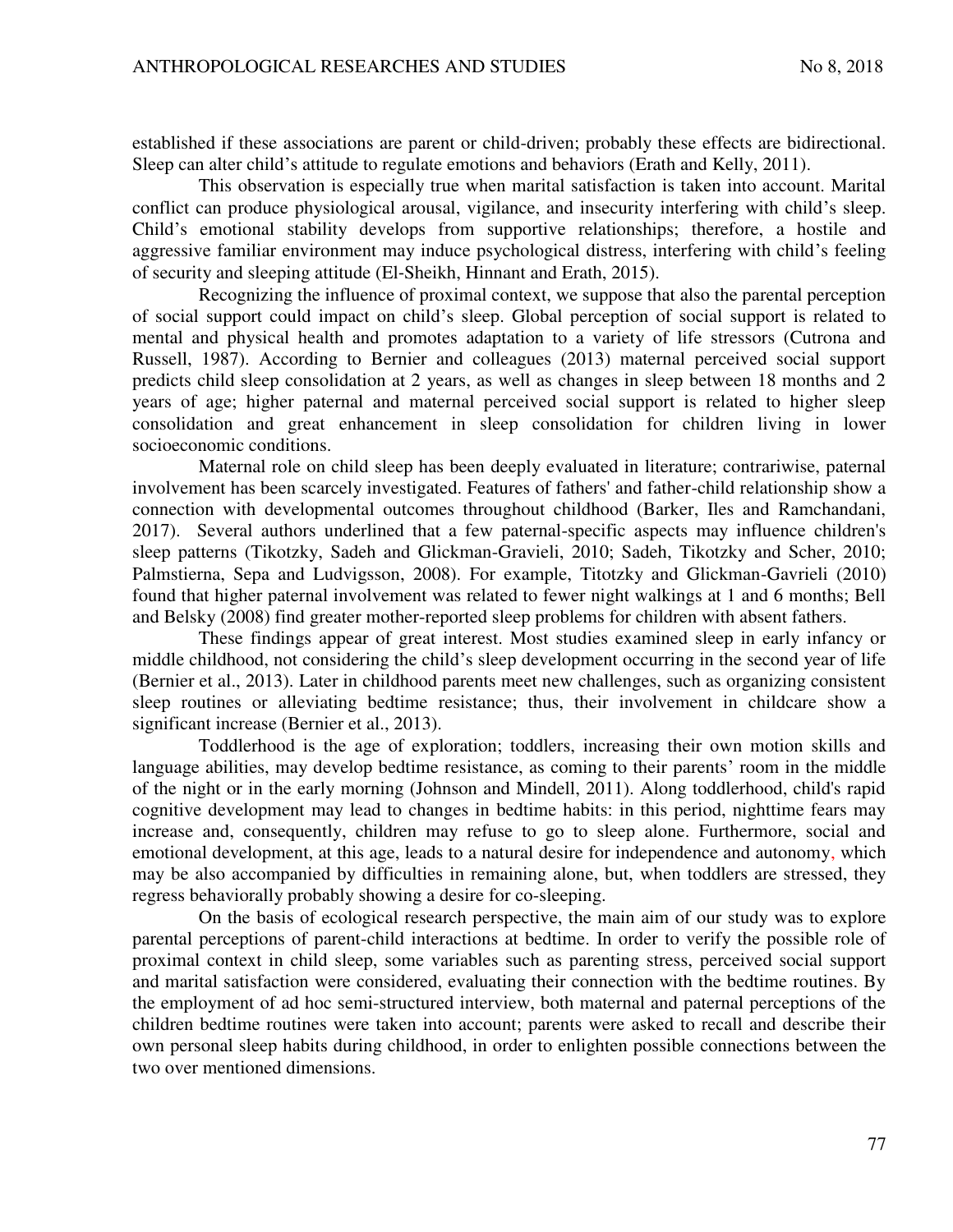#### **Materials and Methods**

Forty-one parents of toddlers 18 to 36 months old  $(M = 25.8 \text{ months})$ , (17 boys and 24 girls) living in Rome participated in this study. Criteria for participation were: full-term pregnancy and the absence of any known physical or mental disability. Mothers were between 24 and 44 years old ( $M = 35.8$ ) and fathers between 27 and 53 years old ( $M = 37$ ). As regards the education level, 63.4% of mothers and 60% of fathers hold a college degree, while 29.3% of mothers and 27.4 % of fathers hold a bachelor degree.

All parents completed a questionnaire pertaining to the demographic characteristics of the family (birth rank, mother's age, father's age marital status and parental education, etc.) as well as the child's medical and developmental history. The questionnaire included a dichotomous-scored item assessing whether the child had sleeping problems during the first 2 years of life.

The Parent-Child Sleep Interaction Scale (PSIS; Alfano et al., 2013), a 12-item parent report, was completed by both parents in order to assess parental behaviors and parent-child interactions related to sleep that might induce problematic sleep patterns/disorders in young children. PSIS is formed by three subscales, each consisting of 4 items: Sleep Reinforcement, Sleep Conflict and Sleep Dependence; a Likert-type response format require parents to indicate how frequently each behavior/interaction occurred during the past month:  $0 =$  never;  $1 =$  rarely;  $2 =$ sometimes;  $3 = \text{frequently}$ ;  $4 = \text{always/almost always}$ . Moreover, a "Total Score" index represents the parental perception of hyper-involvement in sleep routines, children's non-independent sleep patterns and need to be reassured and praised at bedtime; the abovementioned variables can represent meaningful elements that lead to the stabilization of dysfunctional sleep-wake patterns.

Parents' individual degree of satisfaction with their current romantic relationship was assessed by the Dyadic Adjustment Scale (DAS; Spanier, 1976; DAS–4; Sabourin, Valois, and Lussier, 2005), a 4-item questionnaire with a 1–6 Likert scale. Total scores can vary from 4 to 24.

The Parenting Stress Index (PSI–Short Form; Abidin, 1995) assessed parents' subjective level of stress perceived toward their child and their parenting role. Its 36 items are rated on a 0–5 Likert scale. PSI yields a Total Parenting Stress Score from three subscales, each consisting of 12 items: Parental Distress, Parent-Child Dysfunctional Interaction, and Difficult Child. The subscale scores range from 12 to 60, and the total score from 36 to 180. High scores on the subscales and high PSI-SF total score indicate greater levels of stress.

The 24-item self-report Social Provisions Scale (SPS; Cutrona and Russell, 1987) was used to assess individuals' global perceptions of social support. Parents were asked to indicate, on a 1–4 Likert scale, the extent in which they agreed with items describing the social support available to them.

A brief semi-structured interview examined fantasies, fears, anxieties and, more in general, the subjective experience of parents who are putting their child to sleep. It takes about 10 minutes to be completed and it is composed of three questions: 1. "What is like for you putting your child to sleep?"; 2. "Can you remind how it was going to bed when you were a child?"; 3. "Do you consider your child's sleep a problem?".

Data were analyzed using PASW Statistic version 17.0 (SPSS, Chicago, IL). Spearman correlations were performed to examine associations between parent-child sleep interaction at bedtime (PSIS total score and subscales scores), parenting stress (PSI-SF total score and subscales scores), marital satisfaction, perceived social support in both parents.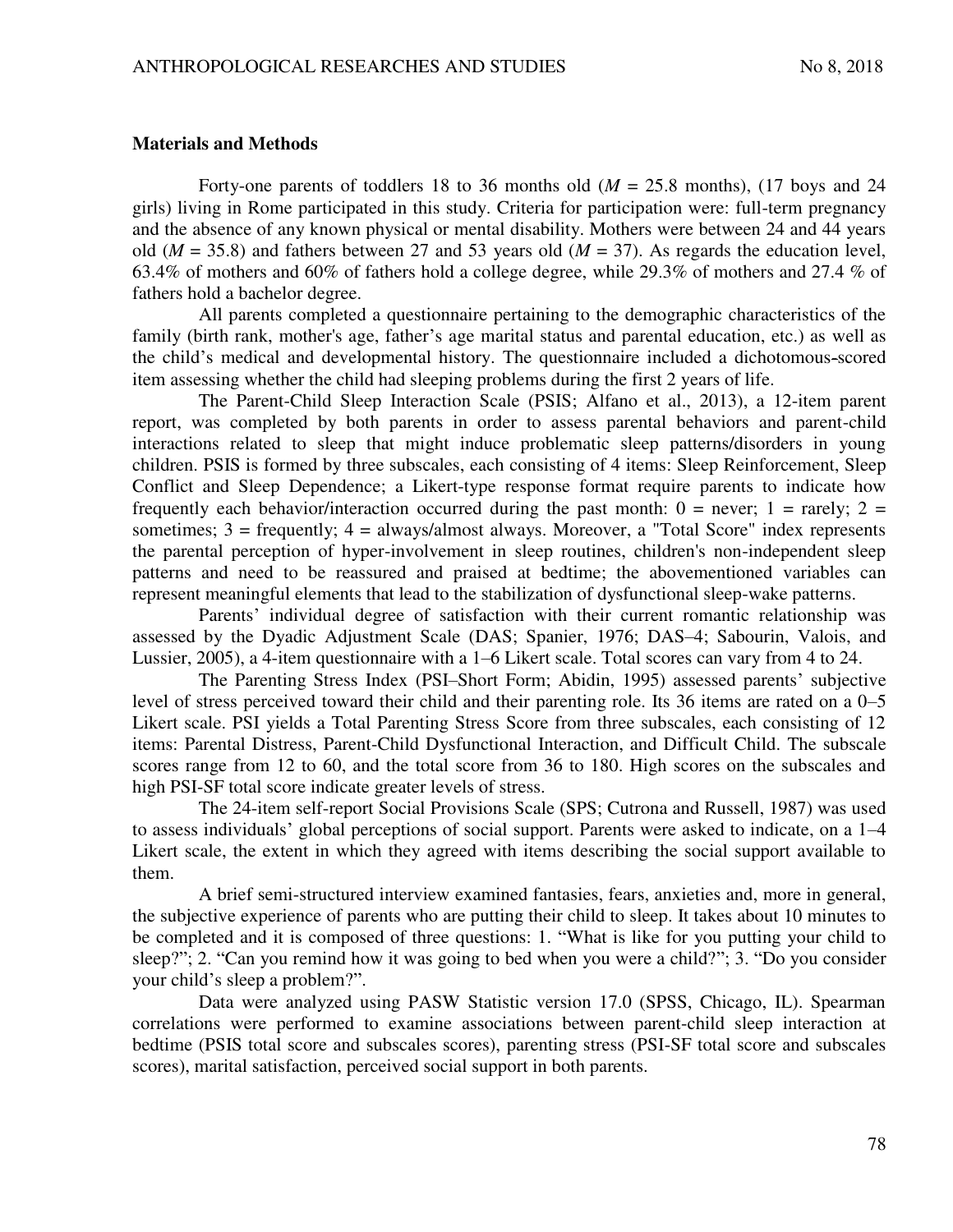### **Results**

Intercorrelations among the key variables are displayed in Table 1. Results indicate that maternal and paternal scores for bedtime routines, perceived social support, marital satisfaction, parenting stress show small to moderate correlations ( $r = .71$ ,  $r = .28$ ,  $r = .69$  and  $r = .79$ , respectively).

| stores, DAS total stores and I SI total stores. |          |        |        |           |                     |                      |          |   |  |  |
|-------------------------------------------------|----------|--------|--------|-----------|---------------------|----------------------|----------|---|--|--|
|                                                 |          | 2      | 3      | 4         | 5                   | 6                    |          | 8 |  |  |
| 1.Pat.PSIS Tot                                  |          |        |        |           |                     |                      |          |   |  |  |
| 2. Mat. PSIS Tot                                | $.71***$ |        |        |           |                     |                      |          |   |  |  |
| 3.Pat.SPS Tot                                   | $-.06$   | .11    |        |           |                     |                      |          |   |  |  |
| 4. Mat.SPS Tot                                  | $-.03$   | $-.07$ | $.28*$ |           |                     |                      |          |   |  |  |
| 5.Pat.DAS_Tot                                   | $-.17$   | $-.10$ | $.23*$ | $-.02$    |                     |                      |          |   |  |  |
| 6. Mat. DAS Tot                                 | $-.20$   | $-.13$ | .15    | 0.18      | $.69***$            |                      |          |   |  |  |
| 7.Pat.PSI Tot                                   | .20      | .09    | $-.14$ | $-.10$    | $-.22$ <sup>*</sup> | $-.36***$            |          |   |  |  |
| 8. Mat. PSI Tot                                 | .13      | .08    | .03    | $-.31***$ | $-.14$              | $-.28$ <sup>**</sup> | $.79***$ |   |  |  |

| Table 1. Bivariate correlations between paternal and maternal PSIS total scores, SPS total |  |  |  |  |  |  |  |  |
|--------------------------------------------------------------------------------------------|--|--|--|--|--|--|--|--|
| scores, DAS total scores and PSI total scores.                                             |  |  |  |  |  |  |  |  |

| Table 2. Bivariate correlations between paternal and maternal PSIS scales scores and paternal |  |
|-----------------------------------------------------------------------------------------------|--|
| and maternal PSI scales scores.                                                               |  |

|                   | $\mathbf{1}$ | $\overline{2}$ | 3            | 4            | 5        | 6            | 7                | 8            | 9        | 10           | 11           | 12       | 13           | 14 15     | 16 |
|-------------------|--------------|----------------|--------------|--------------|----------|--------------|------------------|--------------|----------|--------------|--------------|----------|--------------|-----------|----|
| 1.Pat.PSIS_Tot    | 1            |                |              |              |          |              |                  |              |          |              |              |          |              |           |    |
| 2.Mat.PSIS_Tot    | $.70^{**}$   | $\mathbf{1}$   |              |              |          |              |                  |              |          |              |              |          |              |           |    |
| 3.Pat_PSIS_SR     | $.86***$     | $.57***$       | $\mathbf{1}$ |              |          |              |                  |              |          |              |              |          |              |           |    |
| 4.Mat_PSIS_SR     | $.53***$     | $.77***$       | $.58***$     | $\mathbf{1}$ |          |              |                  |              |          |              |              |          |              |           |    |
| 5.Pat.PSIS_SC     | $.68***$     | $.70***$       | $.42*$       | $.48*$       | 1        |              |                  |              |          |              |              |          |              |           |    |
| 6.Mat.PSIS_SC     | .34          | $.70***$       | .22          | $.38*$       | $.79***$ | $\mathbf{1}$ |                  |              |          |              |              |          |              |           |    |
| 7.Pat.PSIS_SD     | $.60***$     | .31            | .36          | .22          | $-.02$   | $-.32$       | $\mathbf{1}$     |              |          |              |              |          |              |           |    |
| 8.Mat.PSIS_SD     | $.46*$       | $.58***$       | .28          | .26          | $-.06$   | .00          | $.88^{\ast\ast}$ | $\mathbf{1}$ |          |              |              |          |              |           |    |
| 9.Pat.PSI_PD      | $-.08$       | .01            | .28          | .21          | $-.16$   | $-.04$       | $-.17$           | $-.18$       | 1        |              |              |          |              |           |    |
| 10.Mat.PSI_PD     | .02          | .19            | .35          | $.38*$       | $-.10$   | .20          | $-.11$           | $-.19$       | $.88***$ | $\mathbf{1}$ |              |          |              |           |    |
| 11.Pat.PSI_PCDI   | $-.04$       | $-.01$         | .38          | .19          | $-.05$   | .02          | $-.24$           | $-.29$       | $.88***$ | $.81***$     | $\mathbf{1}$ |          |              |           |    |
| 12. Mat. PSI_PCDI | $-.13$       | .05            | .29          | .16          | $-.13$   | .13          | $-.26$           | $-.20$       | $.87***$ | $.76***$     | $.96***$     | 1        |              |           |    |
| 13.Pat.PSI_DC     | .08          | $.31*$         | $-.01$       | .28          | .27      | $.47***$     | $-.11$           | $-.16$       | $-.04$   | .30          | $-0.06$      | .09      | $\mathbf{1}$ |           |    |
| 14. Mat. PSI_DC   | .25          | .11            | .17          | $-.03$       | $.47*$   | $.40*$       | $-.20$           | $-.24$       | $-.19$   | $-.05$       | $-.07$       | $-.11$   | $.59***$     | 1         |    |
| 15.Pat.PSI_Tot    | $-.00$       | .02            | .38          | .20          | .00      | .08          | $-.26$           | $-.31$       | $.92***$ | $.85***$     | $.96***$     | $.92***$ | .07          | .09 1     |    |
| 16.Mat.PSI_Tot    | $-.03$       | .21            | .30          | $.34*$       | $-.03$   | $.31*$       | $-.23$           | $-.24$       | $.84***$ | $.91***$     | $.86***$     | $.86***$ | $.50***$     | .08 .09 1 |    |

Table 2 indicates that several indicators of parenting stress were related in consistent ways to problematic bedtime routines with the child.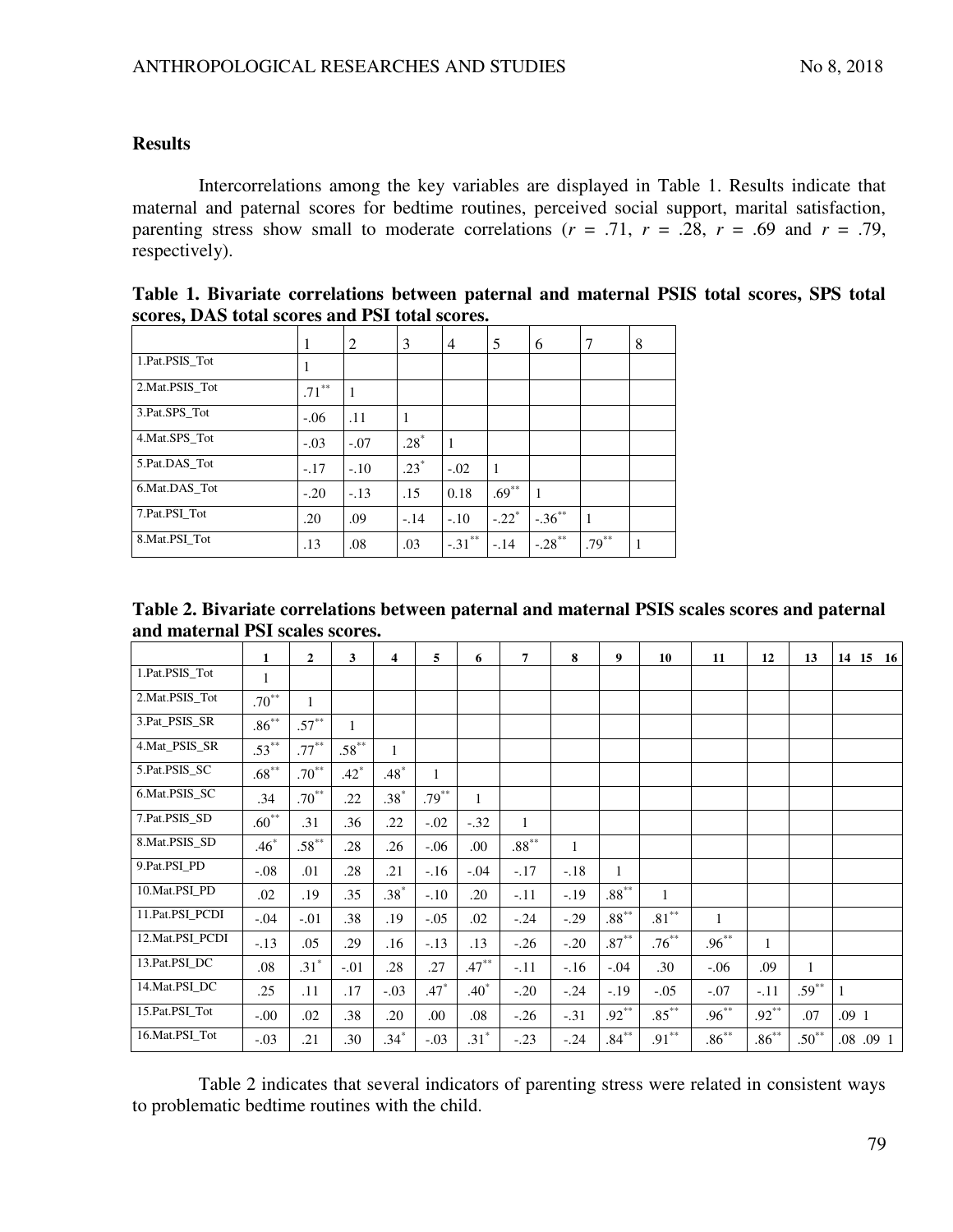We found positive relationships between maternal PSIS global score that reassumes sleeprelated behaviors and parent-child interactions that may promote problematic sleep patterns, and paternal PSI "Difficult Child" ( $r = .31$ ,  $p = 0.05$ ), maternal subscale PSIS, "Sleep Reinforcement" score and maternal PSI " Parental distress "  $(r = .38, p = 0.05)$  score, paternal PSIS "Sleep Conflict" and maternal PSI "Difficult Child" score  $(r = .47, p = 0.05)$ , maternal PSIS "Sleep Conflict" score and PSI "Difficult Child" reported by both parents (respectively mothers  $r = .40$ ,  $p = 0.01$ ; fathers  $r = .40$  $= .47$ ,  $p = 0.05$ ).

Examining parent's answers to the brief semi-structured interview (Figs. 1-2), putting children to sleep is considered a positive and intimate moment (mothers =  $80\%$ ; fathers =  $46\%$ ) and children's sleep doesn't represent a problem (mothers =  $76\%$ ; fathers =  $61\%$ ).  $56\%$  of mothers and 38% of fathers wrote about their bedtime routines as a positive and relaxed moment spent with parents.

Fig. 1 - Percentages of mothers' and fathers' answers to the brief semi-structured interview



Question n. 1: "What is like for you putting your child to sleep?"

Fig. 2 - Percentages of mothers' and fathers' answers to the brief semi-structured interview



Question n. 3: "Do you consider your child's sleep a problem?"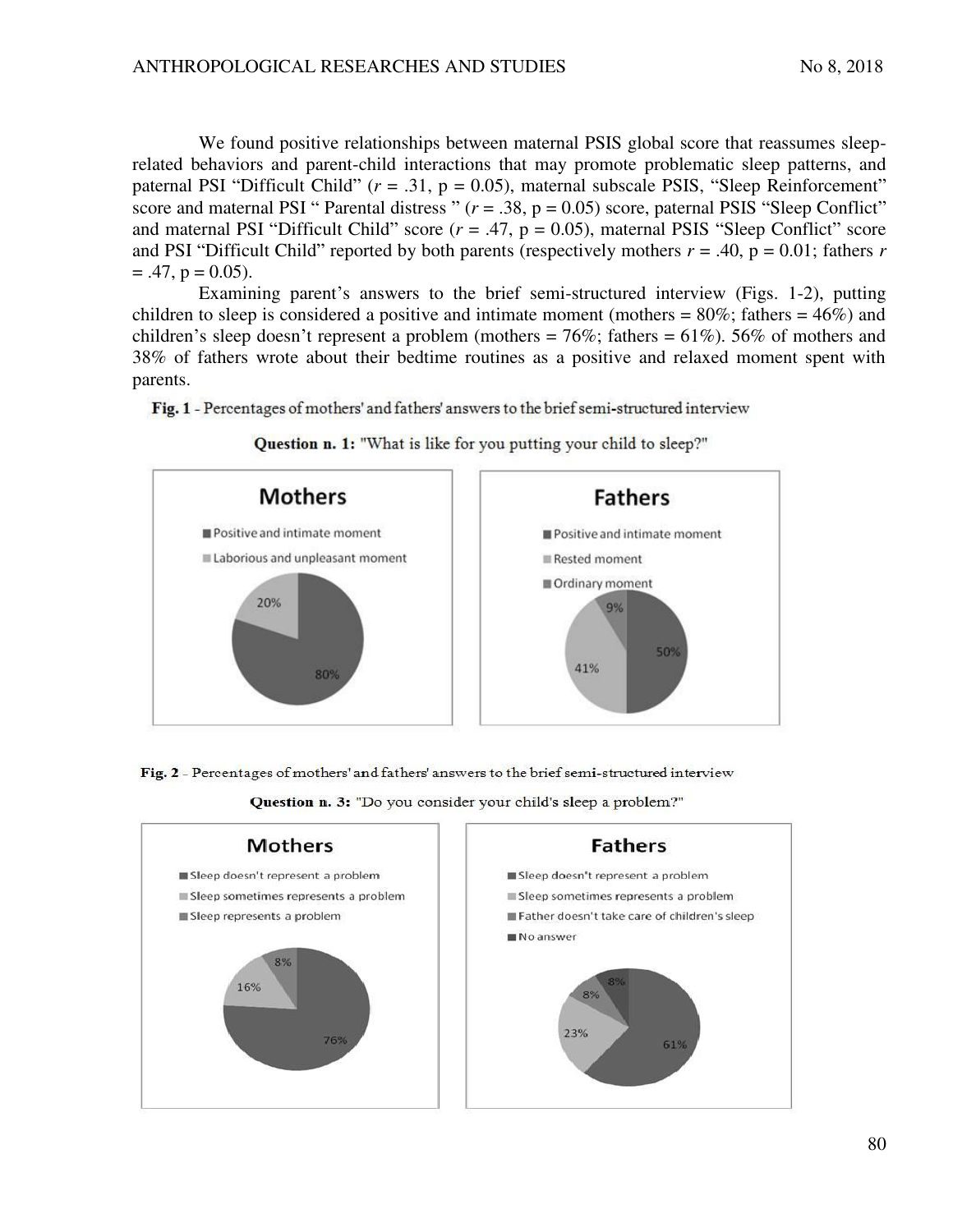#### **Discussions**

In the current study, we aimed to contribute to the growing field of knowledge about connections between parenting dimensions and toddlers' sleep, notably by studying a non-clinical sample, including both parents, and examining the conditions under which parental psychosocial functioning was related to bedtime routines in toddlerhood. Lower parental functioning (higher parenting stress reported by both parents) was generally related to more critical bedtime routines in toddlers and this result emerged across different indices of functioning. Mothers and fathers who report higher levels of parenting stress were more likely to rate their infants' bedtime routines as more problematic. These findings suggest that the parenting stress reported by both parents may contribute to more critical bedtime routines with their children. Sleep scholars have often noted that the direction of associations between child sleep and family factors was unclear (Keller and El-Sheikh, 2011; Meltzer and Mindell, 2007). However, because of the correlational nature of our study, it is impossible to infer about the direction of these links. The findings suggest that at least some of the associations are probably due to family processes influencing children's bedtime routines and consequently their sleep. How, precisely, parental psychosocial functioning may impact young children's sleep consolidation remains a matter for further investigation.

Analyzing parental psychological functioning, we also found a negative relationship between parenting stress and marital satisfaction. The results showed that mothers and fathers with a higher level of stress also reported a lower level of marital satisfaction. Considering this variable, a parent finding gratification in the parental role, perceiving a supportive environment, and living a satisfying marital relationship appears able to create a stable and emotional secure family environment, often considered leading to quality sleep in children (Dahl, 1996). Children's emotional security derives from relationships perceived by them as secure, predictable and stable; therefore, we can expect that marital conflict related to increased psychological distress may interfere with children's sense of security and consequently to sleep consolidation (El-Sheikh, Hinnant and Erath, 2015).

In line with our initial purpose to verify the possible role of proximal context in child sleep, the influence between the above-mentioned links has been recently evaluated and described by El-Sheikh and colleagues (2015). More in-depth, authors illustrated as in families where levels of marital conflict were low, children's sleep appeared to be more stable; by contrast, a hostile and aggressive familiar environment induced psychological distress, interfering with child's feeling of security and sleeping attitude. These results relate to conceptual frameworks which proposes that secure family conditions, in contrast to threatening ones, enable children sleep (Dahl, 1996) and that feelings of emotional security derive from safe and supportive perceived family relationships. Children experiencing marital conflict and threats to security may show arousal and vigilance, conditions proposed to be conducive to disrupted sleep (El-Sheik et al., 2015), confirming the need of considering parenting dimensions in relation to toddlers' sleep.

Simultaneously, children's sleep problems can negatively influence marital relationship. Meijer and van den Wittenboer (2007) examined interactions between parental self-efficacy, couple's problem-solving ability and children's sleep and crying in 107 first-time parent couples in the Netherlands: crying of the child would affect couple's relationship and marital satisfaction. This study also shows that increase of paternal self-efficacy contributed to the more marital satisfaction of mothers, confirming that husband's involvement in childcare may improve couple's relationship and marital satisfaction (Meijer and van den Wittenboer, 2007). Considering marital satisfaction and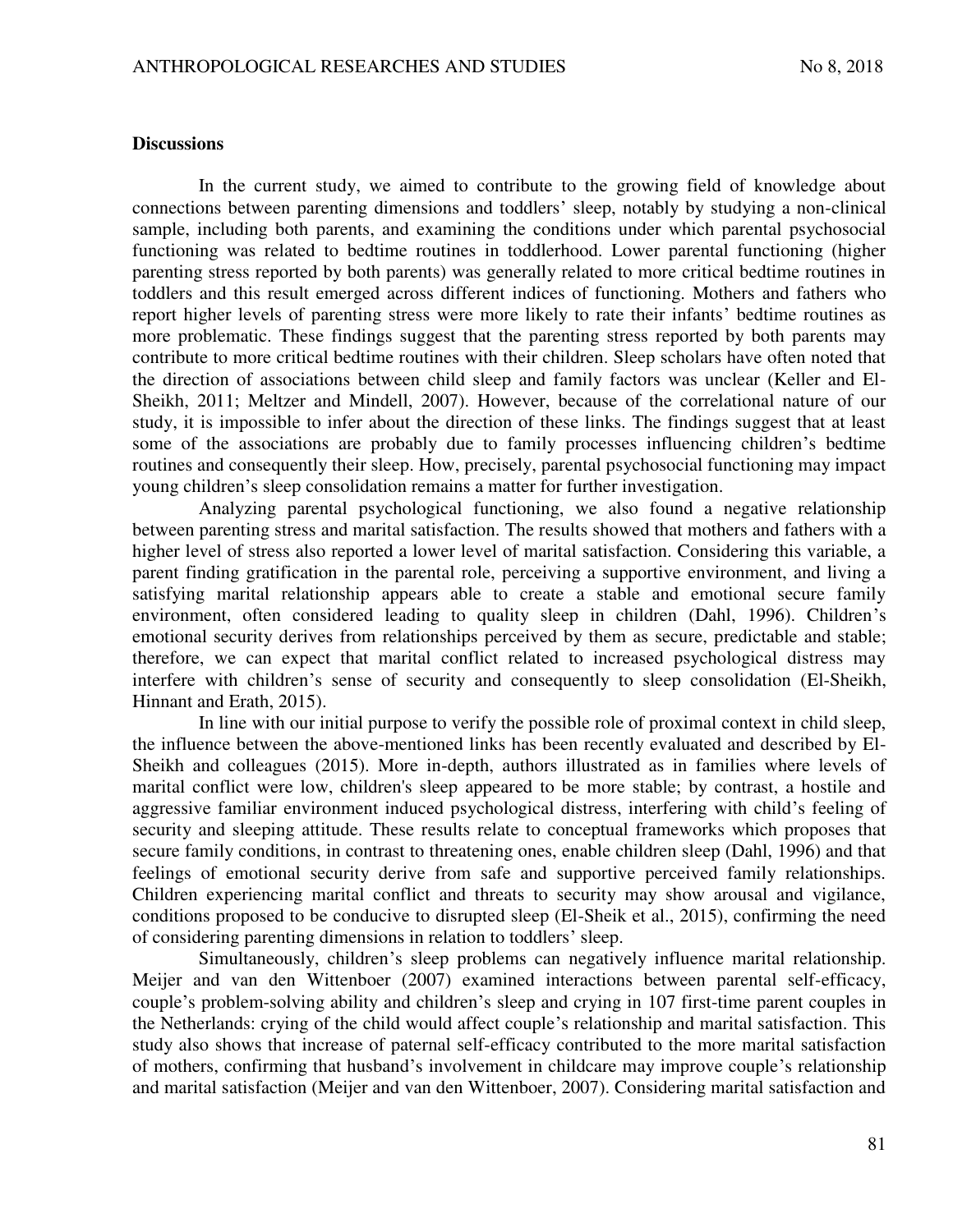parent-child sleep interactions, Smith and colleagues (2014) found correlations between parental report of high "sleep conflict" and lower levels of perceived marital satisfaction.

Examining parent's answers to the brief semi-structured interview, to the questions "What is like for you to put your child to sleep?" and "Do you consider your child's sleep a problem?" the 80% of mothers and 46% of fathers described the bedtime moment as a positive and intimate one and for the 76% of mothers and 61% of fathers children's sleep doesn't represent a problem. By the question "Can you remind how it was going to bed when you were a child?", instead, the semistructured interview investigated parents' memories about their own experience about bedtime routines: the 56% of mothers reminded it as a positive experience, while 12% of them described it as negative; the 38% of the fathers interviewed described it as positive situation whereas the 8% of them, as negative. Referring to the Transactional Model (Sadeh and Anders, 1993; De Stasio and Traverso, 2014), parents' memories may modify parental beliefs on children's sleep habits, which show a direct effect on parent-child interactions at bedtime. To date, research showed how the internal working models, shaped by the attachment bond with the caregiver, may be passed down between different generations*.* Attachment and sleep are two complex systems and their development proceeds simultaneously; the interaction between them lasts throughout the entire life (Adams, Stoops, and Skomro, 2014). As reported by Dahl (1996), individuals need to perceive a sense of protection and safety in order to fall asleep, reducing their responsiveness to external environment; According to Bronfenbrenner's Ecological Perspective (with reference to the incisive role recognized to the immediate context) and according to others well-known developmental researchers, children's sense of safety takes origin from both familial context and parent-child relationship (Bélanger et al.., 2015). Even if this subject has to be still thoroughly examined, the strong link between parental beliefs and children's disrupted sleep-wake patterns is well described in literature (Sadeh, 2010); Morrell and Steele (2003) suggest that children's sleep problems reported by parents may be specifically related to the maternal perception of the setting as fixed, to a decrease of mother's self-efficacy and to the amount of anger shown against child's solicitations.

#### **Conclusions**

Overall, this study evidenced a good concordance between the perceptions of mothers and fathers about bedtime routines with their children.

We found that the different dimensions of proximal context can influence bedtime routine specifically parental stress can lead to critic bedtime routines. Primary care practitioners can play an instrumental role in helping families institute positive sleep practices and improving sleep in infants and toddlers.

### **Bibliography**

- 1. Abidin, R.R., 1995. *Parenting Stress Index*. 3rd edition. Odessa, FL: Psychological.
- 2. Adams G.C., Stoops M.A., Skomro R.P., 2014. Sleep tight: exploring the relationship between sleep and attachment style across the life span. *Sleep Medicine Review*, 18(6), pp.495-507.
- 3. Alfano C.A., Smith V.C., Reynolds K.C., Reddy R., Dougherty L.R., 2013. The Parent-Child Sleep Interactions Scale (PSIS) for preschoolers: factor structure and initial psychometric properties. *Journal of Clinical Sleep Medicine*, 9(11), pp.1153-1160.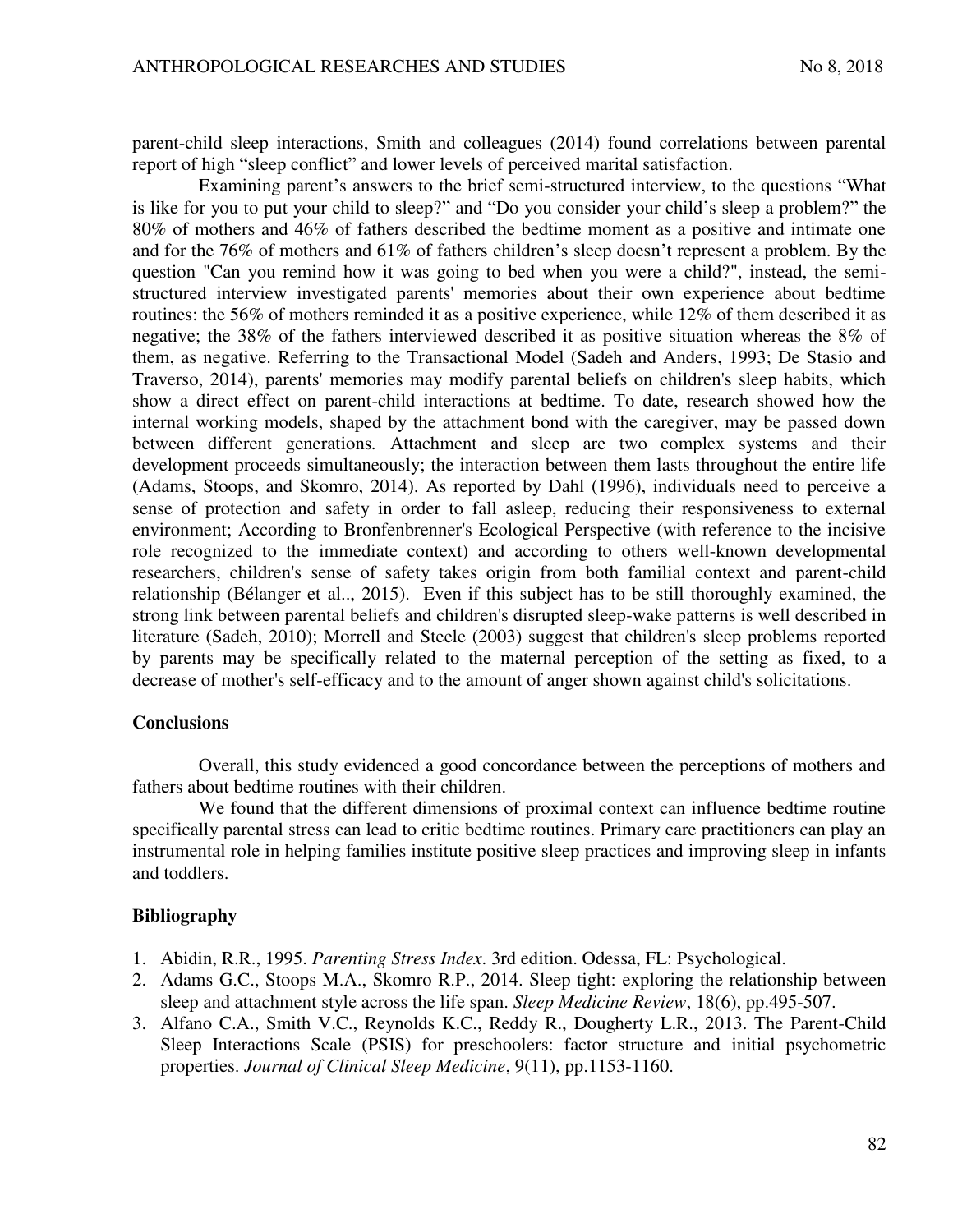- 4. Barker, B., Iles, J.E., and Ramchandani, P.G, 2017. Fathers, fathering and child psychopathology. *Current opinion in psychology*, 15, pp.87-92. [https://doi.org/10.1016/j.copsyc.2017.02.015.](https://doi.org/10.1016/j.copsyc.2017.02.015)
- 5. Bélanger M.È., Bernier A., Simard V., Bordeleau S., Carrier J., 2015. Attachment and sleep among toddlers: disentangling attachment security and dependency. *Monographs of the Society for Research in Child Development,* 80(1), pp.125-40.
- 6. Bell, B.G., and Belsky, J., 2008. Parents, parenting, and children's sleep problems: Exploring reciprocal effects. *British Journal of Developmental Psychology*, 26(4), pp.579-593.
- 7. Bernier, A., Bélanger, M.È., Bordeleau, S., and Carrier, J.2013. Mothers, fathers, and toddlers: Parental psychosocial functioning as a context for young children's sleep. *Developmental Psychology*, 49(7), pp.1375-84.
- 8. Cummings, E.M., and Davies, P., 1996. Emotional security as a regulatory process in normal development and the development of psychopathology. *Development and Psychopathology*, 8(1), pp.123–139.
- 9. Cutrona, C.E., and Russell, D.W., 1987. The provisions of social relationships and adaptation to stress. *Advances in personal relationships*, 1(1), pp.37-67.
- 10. Dahl, R.E., 1996. The regulation of sleep and arousal: Development and psychopathology. *Development and Psychopathology*, 8(1), pp.3–27.
- 11. Dahl, R.E., and El-Sheikh, M., 2007. Considering sleep in a family context: Introduction to the special issue [Special issue]. *Journal of Family Psychology*, 21(1), pp.1–3.
- 12. De Stasio, S. and Traverso, P., 2014. Il sonno e le routine di addormentamento nei primi anni di vita di un bambino: la prospettiva interattiva genitore– bambino. *Corpo Narrante*, 7, pp. 1-9.
- 13. El-Sheikh, M., Buckhalt, J.A., Cummings, E.M., and Keller, P., 2007. Sleep disruptions and emotional insecurity are pathways of risk for children. *Journal of Child Psychology and Psychiatry*, 48(1), pp.88–96.
- 14. El-Sheikh, M., 2011. *Sleep and development: Familial and socio-cultural considerations*. New York, NY: Oxford University Press.
- 15. El-Sheikh, M., Hinnant, J.B., and Erath, S.A., 2015. Marital Conflict, Vagal Regulation, And Children's Sleep: A Longitudinal Investigation. Monographs of the Society for Research in Child Development, 80(1), pp.89-106.
- 16. Erath, S.A., and Tu, K.M., 2011. The parenting context of children's sleep. In: M. El-Sheikh, ed. *Sleep and development: Familial and sociocultural considerations*. New York, NY: Oxford University Press. pp.29-47.
- 17. Galland, B.C., Taylor B.J., Elder D.E., Herbison P., 2012. Normal sleep patterns in infants and children: a systematic review of observational studies. *Sleep Medicine Reviews*, 16(3), pp.213- 22.
- 18. Haskett, M.E., Ahern, L.S., Ward, C.S., and Allaire, J.C., 2006. Factor structure and validity of the parenting stress index-short form. *Journal of Clinical Child and Adolescent Psychology*, 35(2), pp.302–312.
- 19. Johnson, C. and Mindell, J.A., 2011. Family based interventions for sleep problems of infants and children. In: M. El-Sheikh, ed. *Sleep and development: Familial and sociocultural considerations.* New York, NY: Oxford University Press. pp.373–395.
- 20. Keller, P.S., Buckhalt, J.A., and El-Sheikh, M., 2008. Links between family functioning and children's sleep. In: A. Ivanenko, ed. *Sleep and psychiatric disorders in children and adolescents.* New York, NY: Informa Health Care. pp.49–59.